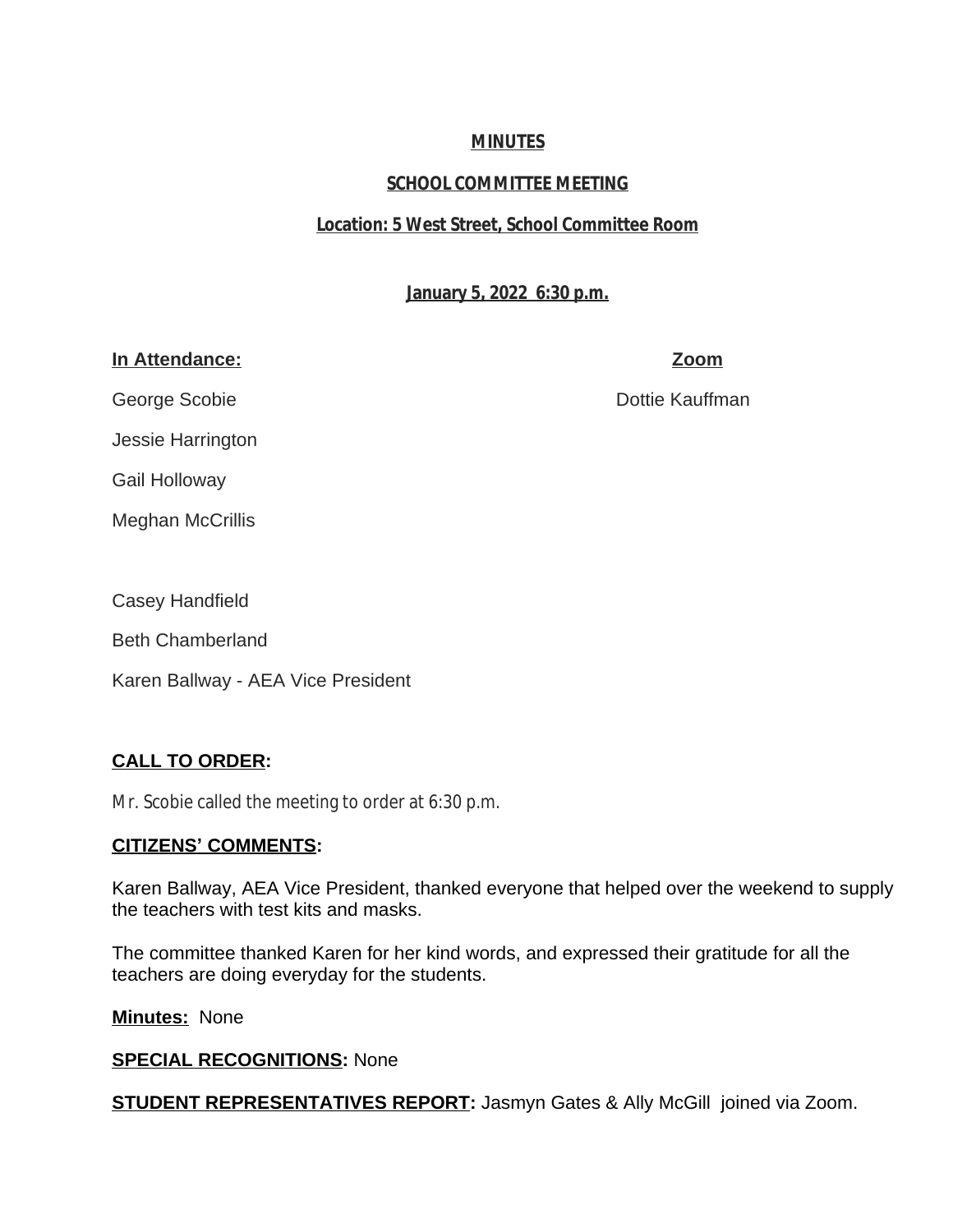Jasmyn stated there was not much to report given the fact we had only been back in session for a few days after the break. The high school has changed the seating protocol for lunch to help keep everyone safe. Most students are concerned/talking about if we will need to pivot to remote learning. Overall, other than the COVID numbers, school is going smoothly. Winter break was a much needed rest for everyone.

The committee thanked Jasmyn for her report, and wanted Jasmyn to relay to the students that they appreciate their cooperation and we will continue to take it day by day.

Ally stated she is currently home dealing with COVID herself. She reiterated that winter break was a nice break for all. Ski club starts on Thursday, Jan 6, 2022. That is exciting as we were not able to have it last year. And students are looking forward to the Jay Peak Trip that is planned for March.

The committee thanked Ally for her report and wished her well and a speedy recovery from COVID.

### **SUPERINTENDENT'S REPORT:**

#### **UNFINISHED BUSINESS:**

#### **COVID Update** Information

#### Dr. Handfield provided an update on COVID cases and other pertinent details since our last meeting. Dr. Handfield stated we reported 110 COVID cases on Monday over a span of 11 days. Closed on Tuesday the 4th due to a nursing shortage as it is state law that you must have 1 nurse in each building. Dr. Handfield stated that hopefully going forward this will not happen again, but safety of the students is a priority. We reported 61 COVID cases today, Wednesday, January 5th These numbers are common across the state at this time. Dr, Handfield shared an encouraging statistic from Dr. Chamberland. Due to test and stay we have had 4758 negative tests that have allowed students and staff to stay in school,

#### **Part II of FY '23 Budget Kick-Off Information**

#### Dr. Handfield presented the second portion of the draft budget via powerpoint slides and a working draft budget for FY'23. A draft number of \$28,870,214.33 will need to be voted on to send to Town Hall. Dr. Handfield informed the committee that there is a 3.15% increase from last year's budget. He also stated this budget is preliminary as we do not have town or state fund numbers as of yet.

Jessie Harrington asked if lunch is offered at no cost to all students, how can we calculate the actual numbers and funds for free & reduced lunch. Cecilia Wirzbicki informed the committee that even though lunch is currently offered to all students at no charge, we still collect the free & reduced lunch applications from families and that information is entered into the Gateway system by food services to identify who qualifies.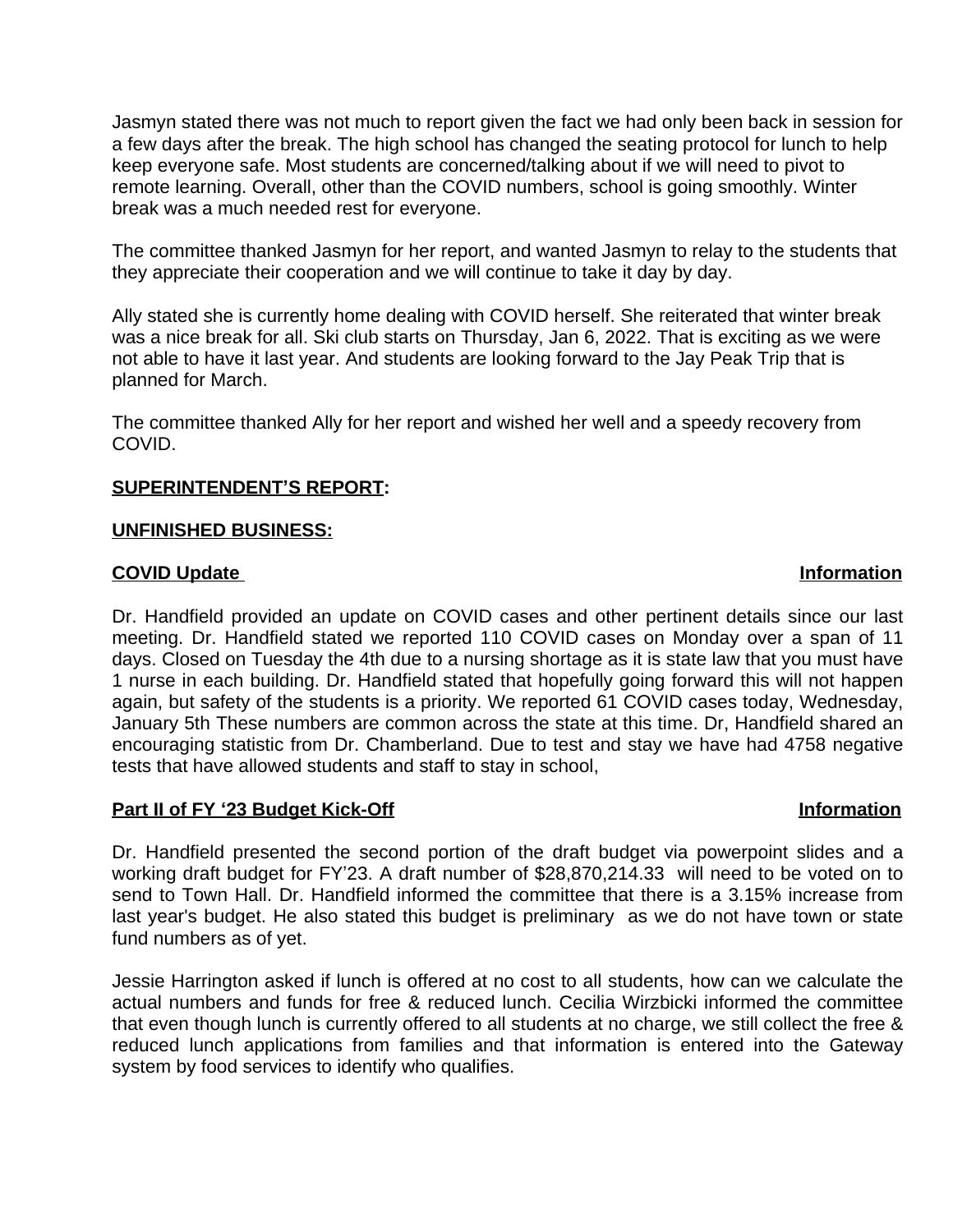Gail Hollway commented that during the budget presentation at the last school committee meeting, she noticed almost no one had increases in their building budgets. She asked if the increase in the overall budget was because of personnel.

Cecelia Wirzbicki and Dr. Handfield both confirmed that yes, the increase is due to personnel. 87% - 89% of the budget is for salary.

[Jessie Harrington](mailto:jharrington4940@hotmail.com)stated that this is a very lean budget. She thanked Dr. Handfield and administration for working hard to bring forth this budget. She also stated she was thankful that the administration was able to do so without making cuts to fine arts and sports, or adding fees as other districts have had to implement.

[Cecelia Wirzbicki](mailto:cwirzbicki@auburn.k12.ma.us)stated that yes, the budget is lean, and administration does their best to maintain staff levels to accommodate student needs.

Gail Holloway commented that the bus fee has not increased since it was implemented and that was worth mentioning. Gail also stated that very seldom does the Town question the school departments motives and is supportive.

### **Draft FY' 23 Budget Number**

Dr. Handfield stated the draft number for FY'23 is \$28,870,214.33. A motion is needed to send this number to the Town Administration.

*Recommended Motion…….*to send the FY' 23 draft budget number of \$28,870,214.33 to the Town Administration.

George Scobie entertained a motion to send the FY'23 draft budget number of \$28,870,214.33 to the Town Administration as presented by Dr. Handfield.

Gail Holloway made a motion to send the FY'23 draft budget number of \$28,870,214.33 to the Town Administration as presented by Dr. Handfield, Jessie Harrington seconded the motion, it was unanimously approved.

### **Assabet Valley Collaborative End of Year Financial Statements**

Dr. Handfield supplied the Assabet Valley Collaborative Financial statements for the year ending June 30, 2021. A motion is needed to accept the financial statements.

*Recommended Motion…….*to accept the Assabet Valley Collaborative Financial Statements for the year ending June 30, 2021.

George Scobie entertained a motion to accept the Assabet Valley Collaborative Financial Statements for the year ending June 30, 2021, as presented by Dr. Handfield.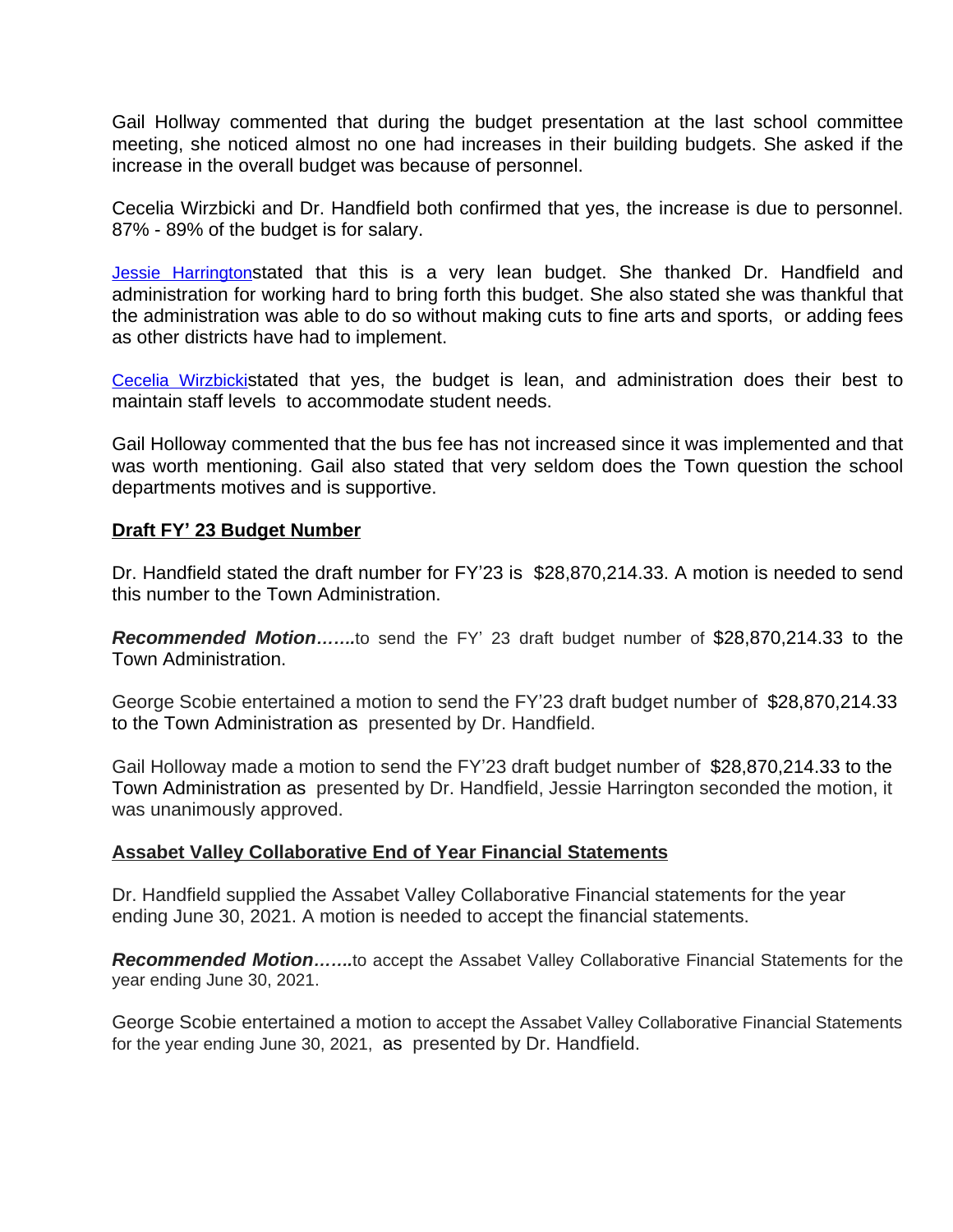Gail Holloway made a motion to accept the Assabet Valley Collaborative Financial Statements for the year ending June 30, 2021, as presented by Dr. Handfield, Jessie Harrington seconded the motion, it was unanimously approved.

## **NEW BUSINESS:**

## **Hand Sanitizer Donation from Big Y Foods in Southbridge**

Dr. Handfield informed the committee that Jeffrey Allain, Sales Manager with Big Y Foods in Southbridge, contacted the office to donate 80 cases of hand sanitizer to the district. Joe Fahey, our facilities director, retrieved the 2 pallets worth of hand sanitizer and will distribute throughout the buildings.

*Recommended Motion***……..**to accept the donation of hand sanitizer from Big Y Foods in Southbridge with gratitude.

George Scobie entertained a motion to accept the donation of hand sanitizer from Big Y Foods in Southbridge with gratitude.

Meghan McCrillis made a motion to accept the donation of hand sanitizer from Big Y Foods in Southbridge with gratitude, Jessie Harrington seconded the motion, it was unanimously approved.

# **TEACHING AND LEARNING REPORT:**

### **Social Emotional Screener**

Dr. Chamberland stated that this year we will pilot the Strengths and Difficulties Questionaire with students ages 5-17 to more specifically determine social emotional needs in the areas of emotional symptoms, conduct problems, hyperactivity/inattention, peer relationship problems and prosocial behavior. The questionnaire is completed by students who are over the age of 11, with the permission of the parent. Parents complete the questionnaire for younger students. This screening will take place with small groups of students to allow us to build a system of support across the district to address the needs of our students in a structured and targeted manner.

### **iReady**

Dr. Chamberland informed the committee iReady is an online diagnostic tool that students in grades k-5 have been using for the past two years. This program is highly regarded to support student mastery of skills in both English Language Arts and Math. Principals and grade level leaders recently completed a training session to elevate their use of the program in each of our schools. The training focused on increasing student usage as our data demonstrates students have a high level of mastery when they meet the 45 minutes per week of usage. The training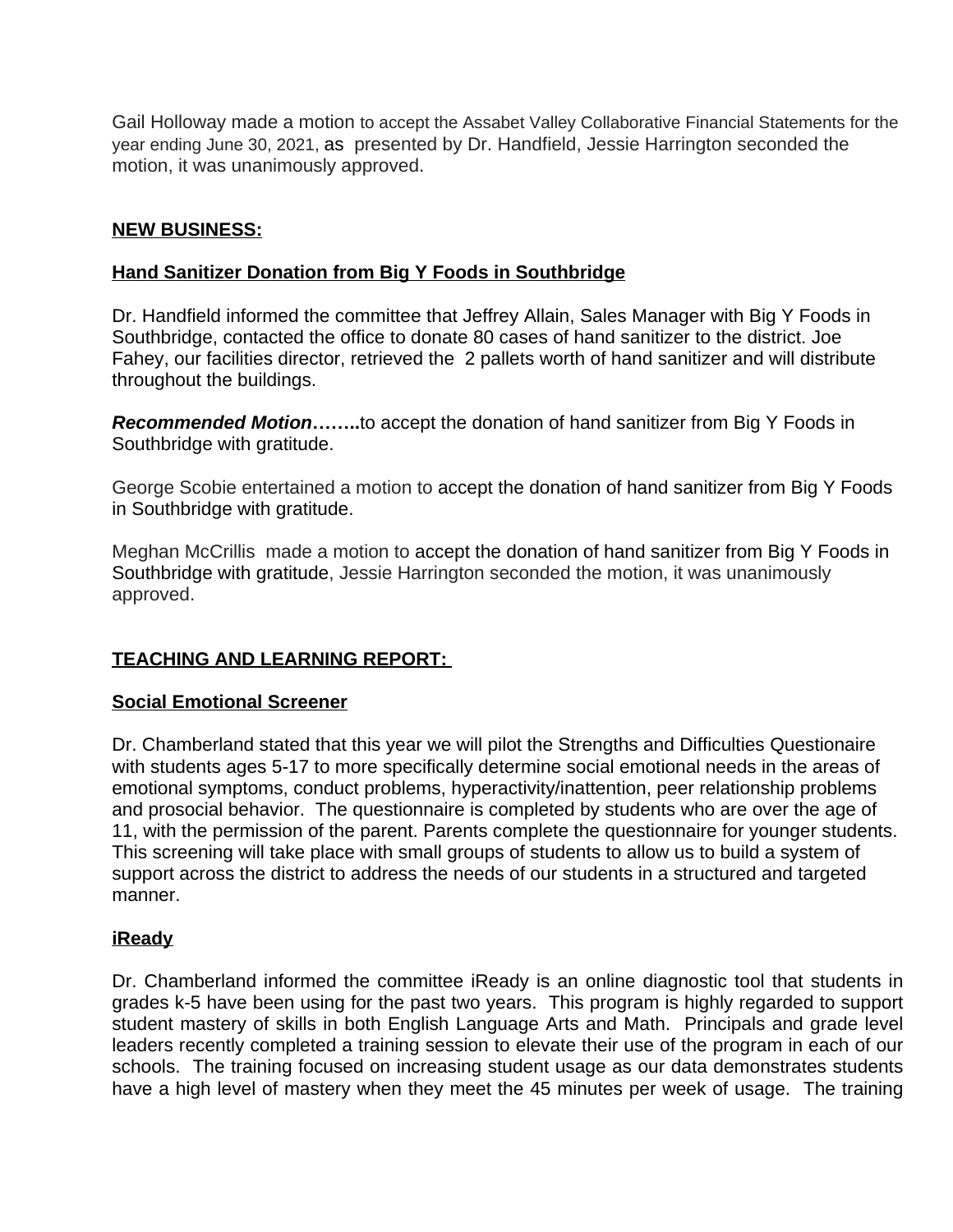also provided information on the assignment of skill specific lessons to support classroom instruction. We are excited to see the continued success of our students with the usage of this program.

### **Auburn High School-National Honor Society Field Trip**

While field trips continue to be very limited, the members of the Auburn High School National Honor Society went to Boston to enhance their learning in a number of areas. The multiple areas students visited during the trip addressed learning in the areas outlined below:

Outdoor Aquarium Tank at New England Aquarium—Mr. Berg lesson on Seals and Biology Moakley United States Courthouse—Mr. Kennard lesson on Government, the Court System, and Due Process, Mr. Berg, a lesson on Climate Change

Sykcrapers—Mr. Kennard Photography lesson using iPhone Panorama Features

Site of the Boston Massacre—Mrs. Heidemann lesson on the Boston Massacre and Crispus **Attucks** 

New England Holocasust Memorial—Mrs. LaBeaume lesson on the Holocaust and structure of the memorial

## **BUSINESS/FINANCIAL REPORT:**

### **Acceptance of Memorial Gift Action**

Mrs. Worzbicki informed the committee that the Swanson Road Staff had collected funds in memory of one of Auburn's students Gracie Bulger, upon her passing. The funds were donated in order to purchase something to benefit the Auburn school community, in her memory. I would ask for your acceptance to establish a Gift account in memory of Gracie Bulger.

*Recommended Motion…….*to accept with gratitude the funds donated by Swanson Road Staff members in memory of Gracie Bulger and establish a gift account to be used to purchase something for the Auburn School Community in her memory.

George Scobie entertained a motion to accept with gratitude the funds donated by Swanson Road Staff members in memory of Gracie Bulger and establish a gift account to be used to purchase something for the Auburn School Community in her memory. as presented by the Business Manager.

Meghan McCrillis made a motion to accept with gratitude the funds donated by Swanson Road Staff members in memory of Gracie Bulger and establish a gift account to be used to purchase something for the Auburn School Community in her memory. as presented by the Business Manager, Gail Holloway seconded the motion, it was unanimously approved.

### **Year to Date Budget Report Information**